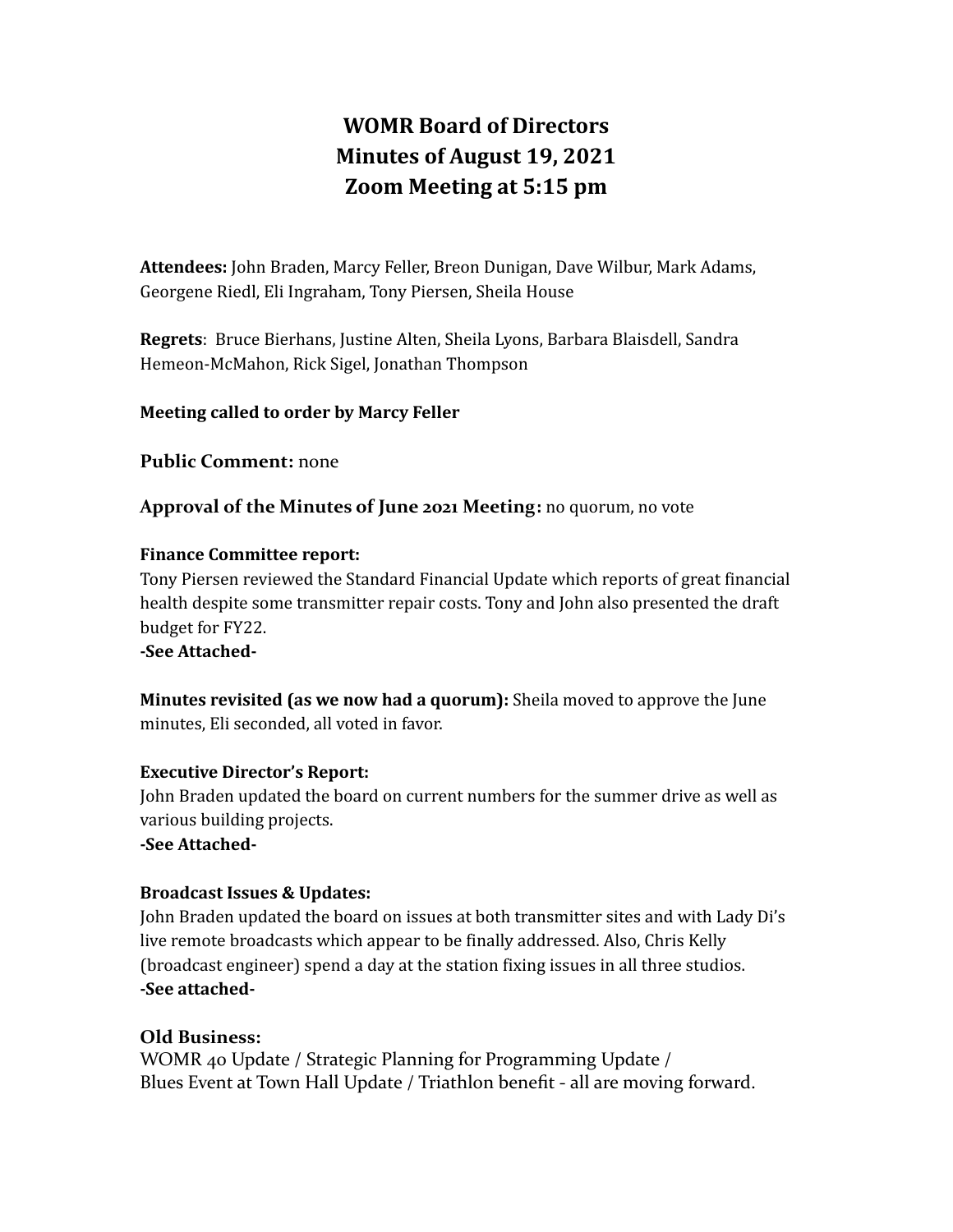### **Questions/Comments about Committee Reports/Minutes:** none

#### **Ideas from the Board**: none

Next meeting: Need to poll the board by email

Adjournment: Sheila moved, Breon seconded

Minutes submitted by John Braden

## **Report to August, 2021 Board Meeting LOWER CAPE COMMUNICATIONS, INC. – WOMR FINANCE COMMITTEE met on**

#### **August 5th**

*Notes in italics added on August 17th*

In general, our committee 2021 goals are:

- $\triangleright$  Ensure good financial stewardship by diligent review and questions;
- $\triangleright$  Analysis standard set of Financial reports;
- $\boldsymbol{\checkmark}$  Monitor financial results of major initiatives (either
- Fund or Friend Raising);  $\triangleright$  Sound analysis of current

budget and development of FY22 budget;

- $\checkmark$  Review of major expenditure items;
- $\vee$  Regular meetings one week prior to Board Meetings starting in February
- $\vee$  Provide meaningful summaries to the Board; and
- **✓** Adhere to written Policies and Procedures.

#### **Standard Agenda**

1. Standard Financial Update -

We entered the Summer pledge drive in very good shape with circa \$211k in reserves and \$135k in checking. While we continue to have equipment surprises (*especially at Orleans location*), all have been managed within budget. We have no known major expenditures on the short-term horizon.

*On August 17th we had \$210,541 in reserves and*

*\$156,981 in checking.* 2. Pledge Drive Update - John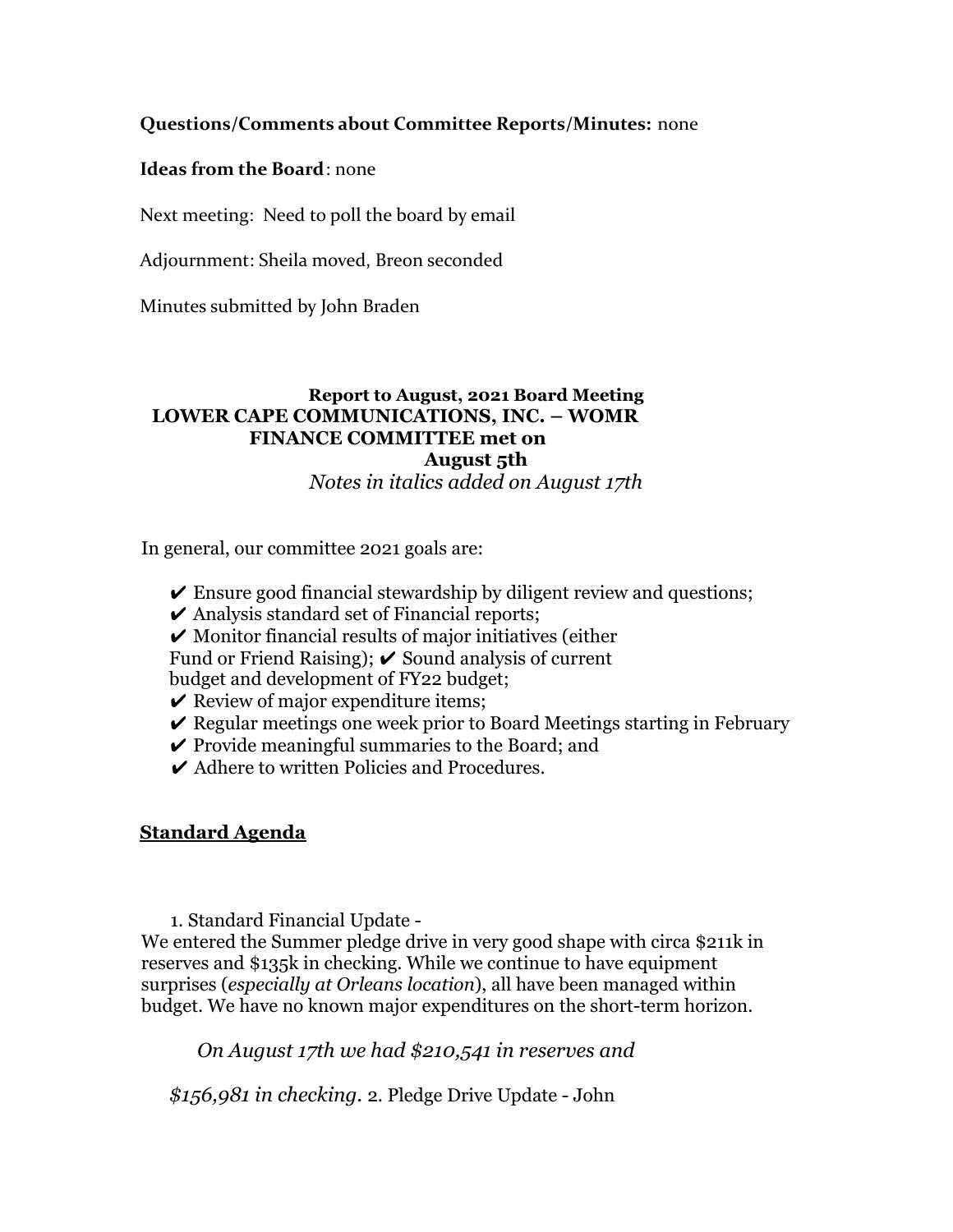3. Major Financial Initiatives: (door replacement)

4. FY21 Budget Discussion -

Third Quarter Results against Budget

Income is way ahead of budget and not just because of extra CPB payment. All the categories of giving were excellent.

Expenses at 75% of budget were on track, with some modest positives and negatives offsetting each other.

It would take a very large adverse surprise for us not to finish the year with a budget surplus. A great result, even more so given that we, prudently, planned that we could have run a deficit in these challenging times.

*The Finance Committee discussed the variance analysis and approved the comments for the upcoming Board meeting.*

The FY 2022 Budget

The new balanced budget reflects our recent history of strong pledge giving (both via Mail and On-air). We propose that we adopt a rolling three-year average of giving categories (pledge drives, vinyl sales, automobiles) to develop the budget. This dampens recent results a little but will set increasingly challenging, and appropriate, goals as we move forward.

The expenditure side of the budget was developed using recent experience and knowledge. A three percent inflation factor was used for salaries etc.

For the first time ever, we show income and expenditures north of \$500k. We are comfortable with the proposed balanced budget. As the year goes by, if we have adverse experiences, we have the flexibility to lower expenditures by at least \$1,000 a month by paying a minimum mortgage payment, rather than the \$2,500 per month payment assumed in the budget.

## *The Finance Committee approved the FY 2021 budget for presentation to the next Board meeting*

5. Other Business: none

Future meetings - one week prior to Board meeting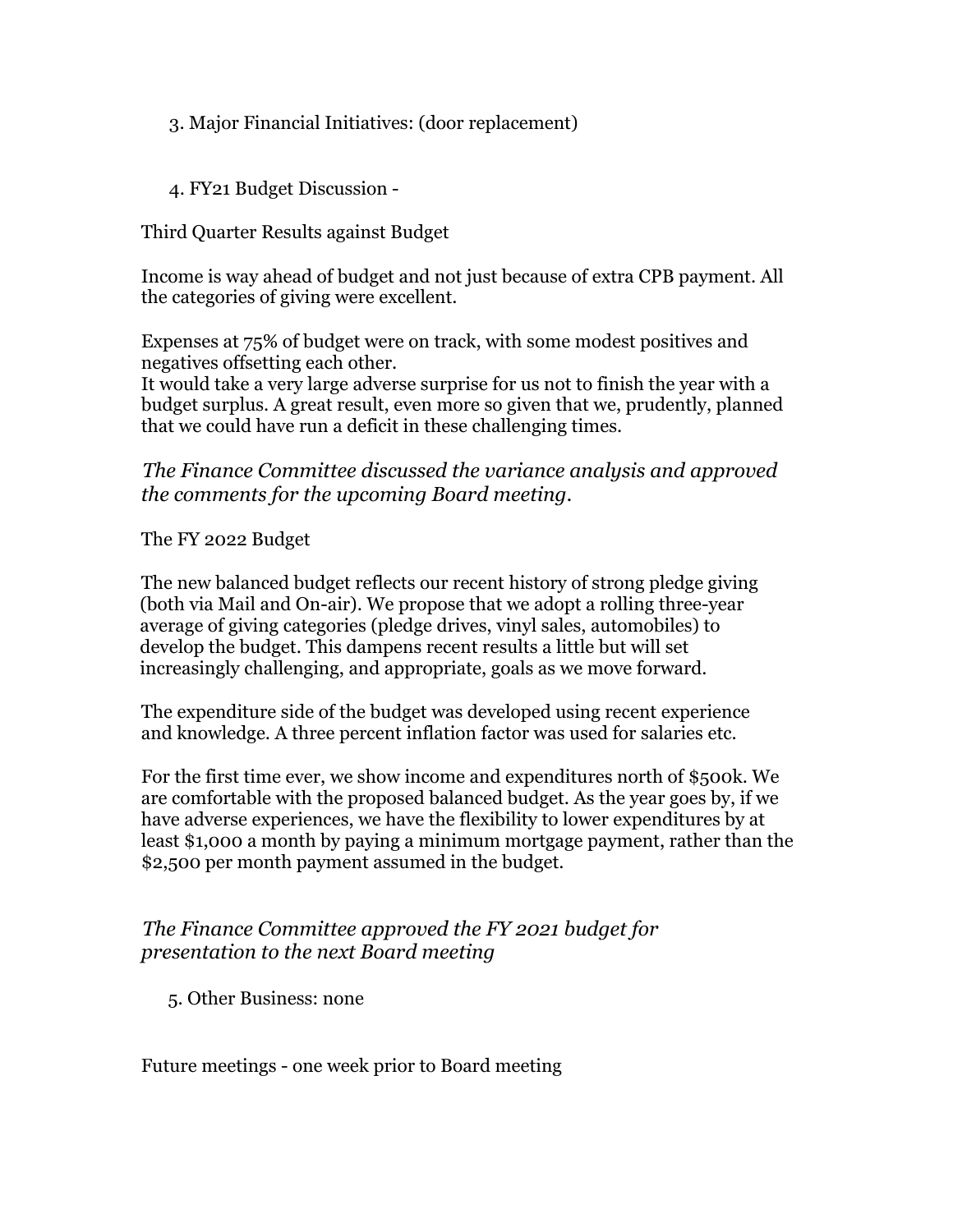# **Report of the Executive Director Meeting of the Board of Directors WOMR/WFMR Thursday, August 19, 2021**

## **Summer Pledge Drive as of August 17:**

The current numbers for the summer drive are as follows:

On air: \$83,222 (goal was \$80,000)

Direct appeal: \$11,401 (goal was \$12,000)

Total: \$94,623 (goal total: \$92,000)

Any funds received between now and the end of September will be applied to the summer drive, which means this number will increase.

## **Update on Building Projects:**

I finally got an estimated timeline for the door replacement - eight weeks for installation. I imagine he just ordered the double doors and frame (which will take eight weeks to build) as I was bugging him for a commitment.

The electricians are finishing up a job in Dennis, once they have finished they will be hooking up our electricity at the Orleans transmitter site.

**~** Submitted August 17, 2021 - John Braden, Executive Director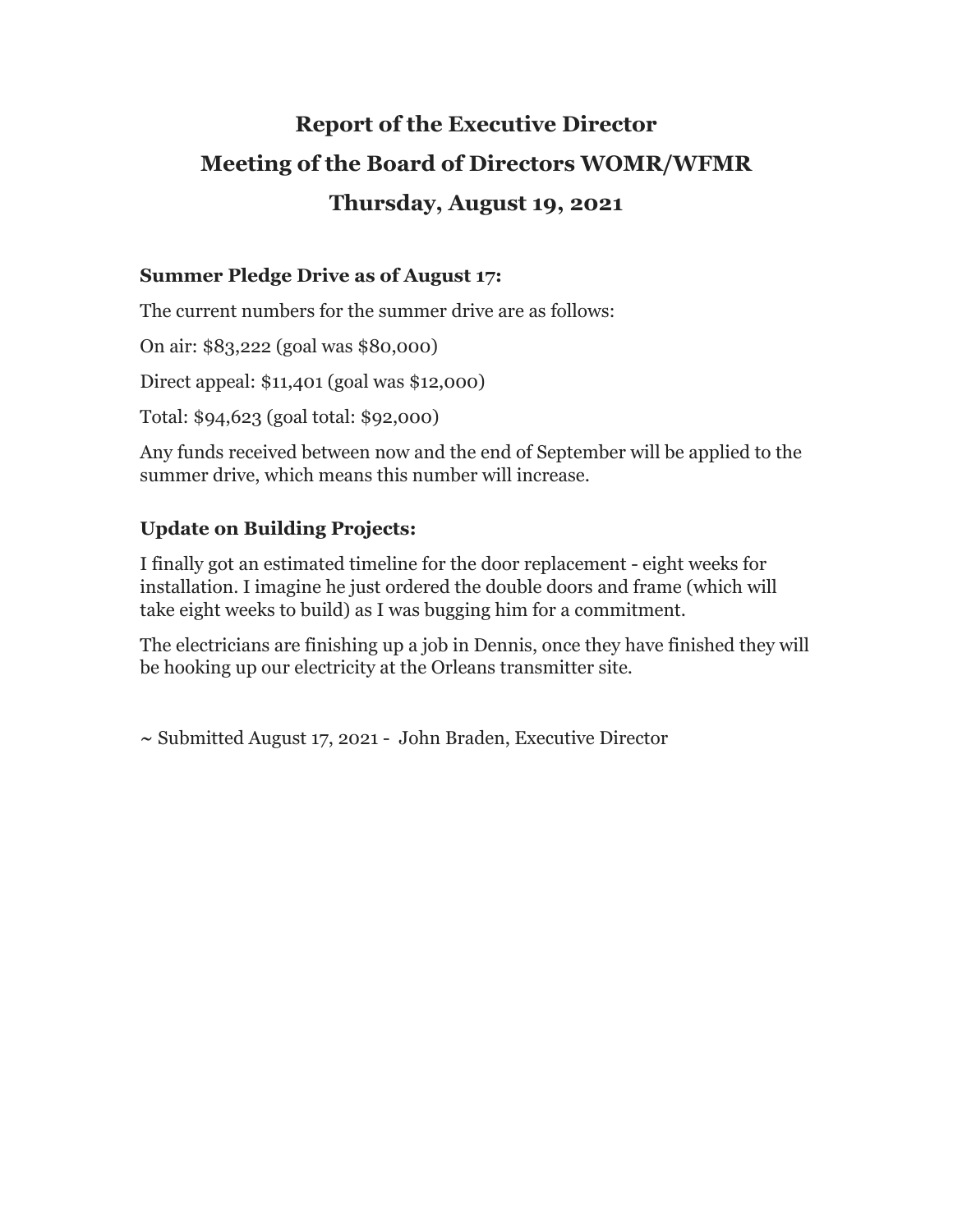